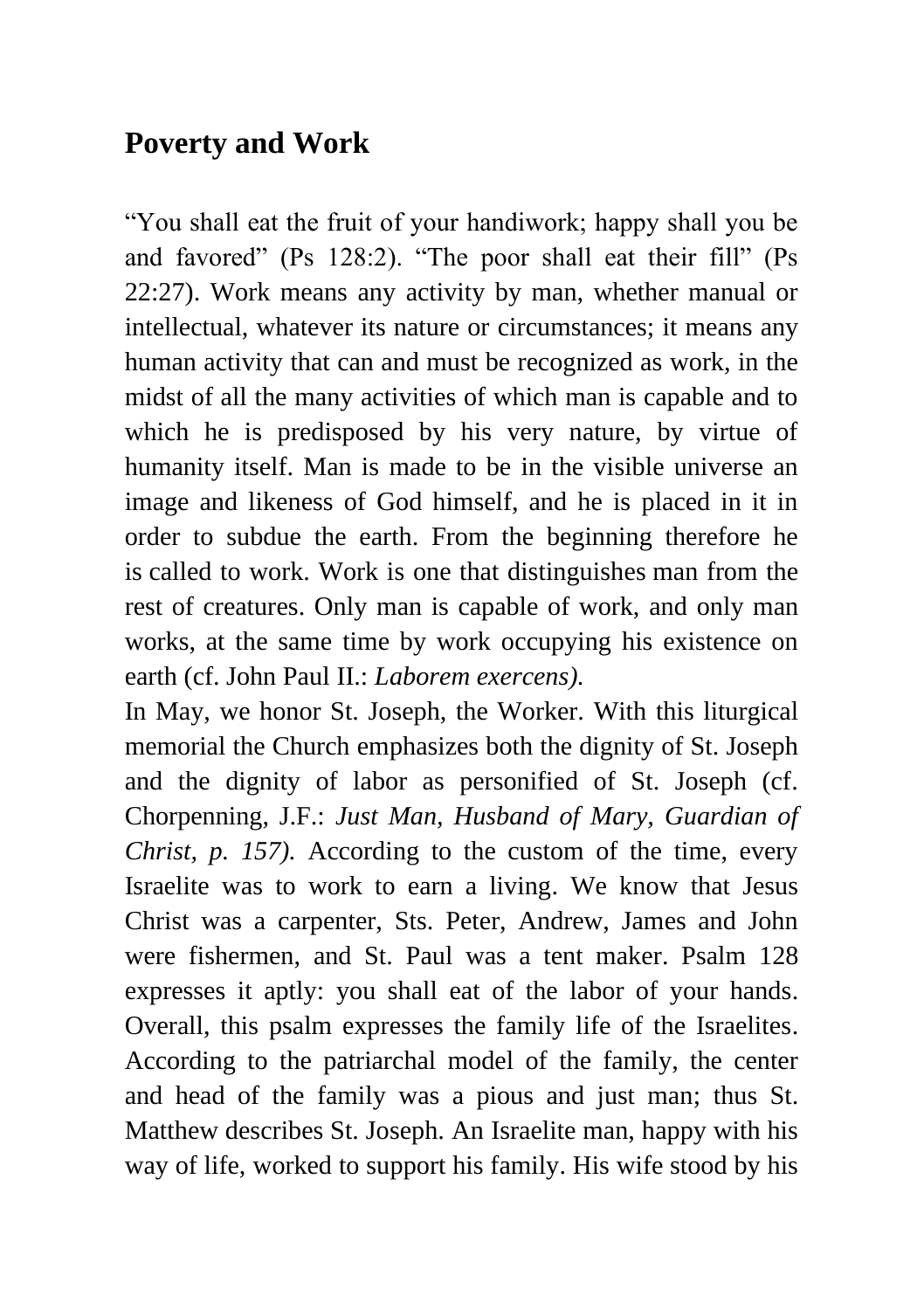side, and full of the joy of life, she was a blessing to her husband. The source of a blessed life was and is God, who is the only real source of life and blessing. Work was and is a means to obtain God's blessings.

We know from the Gospels that Joseph was carpenter. Today, under the word carpenter, we would imagine a man working with wood. Joseph, however, while working, used not only wood but also iron and stones. Pope John Paul II says that work was the daily expression of love in the life of the Family of Nazareth. Joseph was a carpenter. This simple word sums up Joseph's entire life. Jesus, obedient to His "parents", shared in the work of Joseph. Having learned the work of His presumed father, He was known as "the carpenter's son." Jesus' work at the side of Joseph the carpenter is an example and model for human families, in the order of salvation and holiness. Human work, and especially manual labor, receive special prominence in the Gospel. Along with the humanity of the Son of God, work too has been taken up in the mystery of the Incarnation, and has also been redeemed in a special way. At the workbench where he plied his trade together with Jesus, Joseph brought human work closer to the mystery of the Redemption (cf. John Paul II: *Redemptoris custos, 22).*

We also know from the Gospels that the Holy Family was poor, yet endowed with the greatest glory. Although Joseph's house was poor and small, the King of heaven and earth and the Queen of the angels dwelt therein, and thus the promise, "Blessed are the poor in spirit, for theirs is the kingdom of heaven" (Mt 5:3), was fulfilled in Joseph already here on earth. The Blessed Virgin told St. Bridget in her revelations that the Family of Nazareth lived in poverty. The surplus from their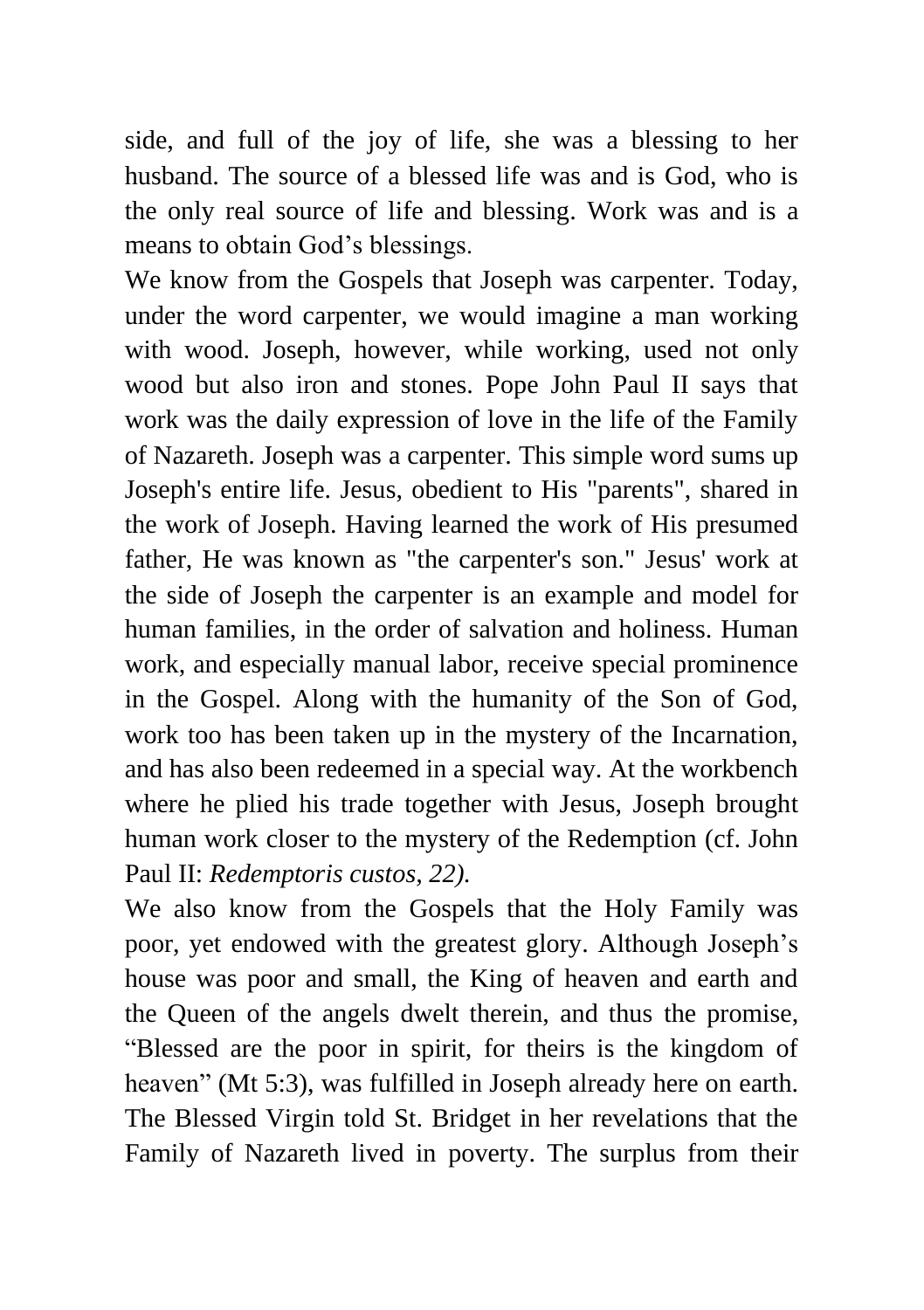household, apart from the necessary for a plain meal, they distributed to the poor. Joseph served her with such devotion that she never heard him speak an angry word, nor any vanity nor complaint. He was most patient in the midst of their extreme poverty, diligent in his work so that he could support them (cf. Chorpenning, J.F.: *Just Man, Husband of Mary, Guardian of Christ, p. 180).* A person who is poor does not have superfluous possessions. A person who is poorer had no desire to possess anything. A person who is much poorer gives what he has to the poor. The person who is poorest has nothing, but sweats, labors and toils, and spends himself to support the poor. Joseph was the poorest of the poor – in silence and in the sweat of his face, he supported two good people: Mary and Jesus. The poverty of the Holy Family was most visible in Bethlehem – in a poor, cold stall. However, Joseph was able to turn this stall into a cozy place thanks to his quiet and hard work. His stay in Egypt also made him worry about how to support his family. Perhaps he had only the necessary tools to work and thus provide for his family. Even this challenge Joseph was able to turn to blessings thanks to his quiet union with God's plans. Even traveling, whether to Bethlehem or to Egypt, or from Egypt to Judea and then to Galilee, brought financial difficulties and a challenge to face them. Here Joseph is "the model of those humble ones that Christianity raises up to great destinies. He is the proof that in order to be a good and genuine follower of Christ, there is no need of great things. It is enough to have the common, simple and human virtues, but they need to be true and authentic" (John Paul II: *Redemptoris custos, 24).* Pope Francis says that poverty has various forms. The first is to leave riches, not to have ones heart attached to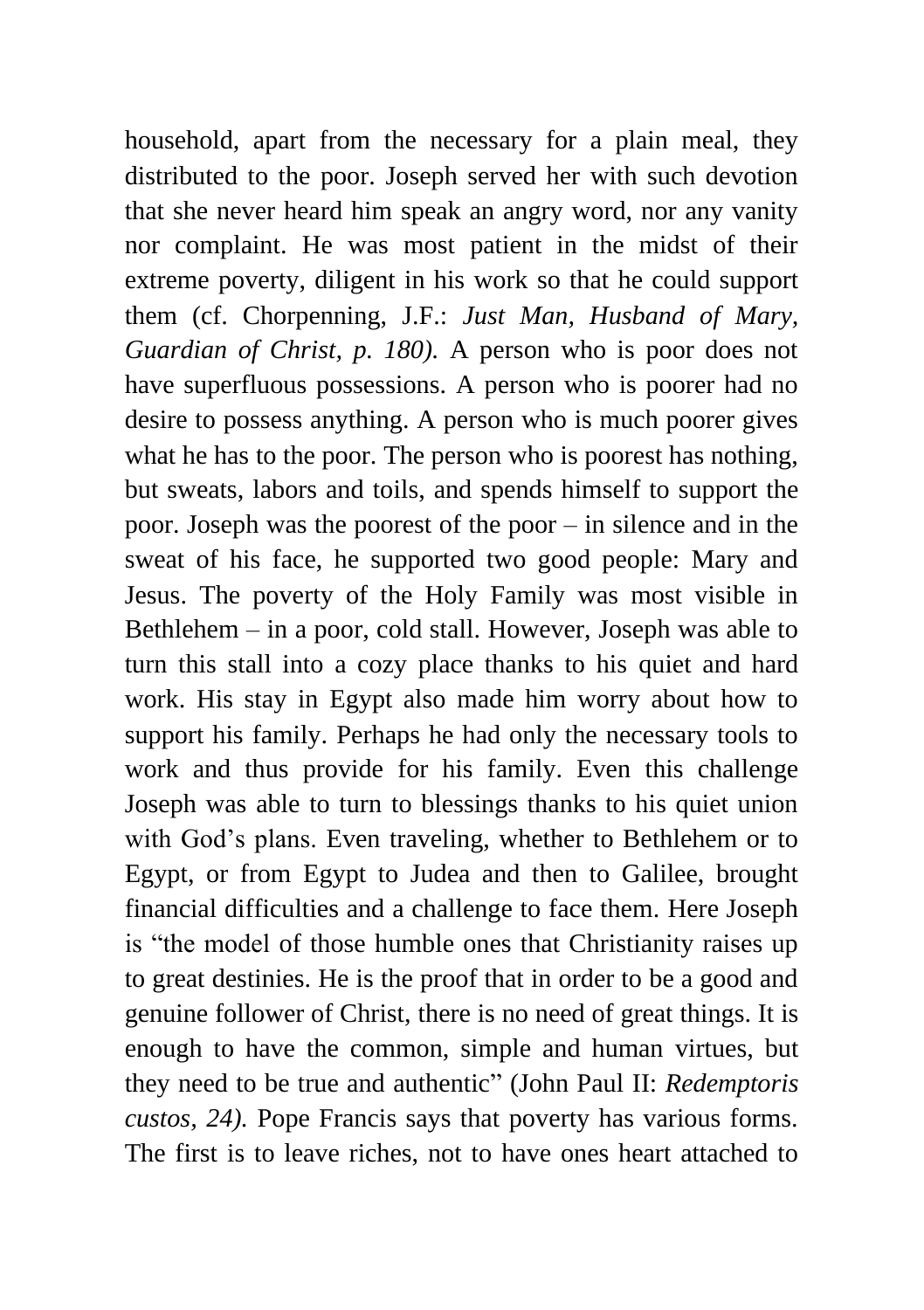riches. The second is to accept humbly persecution and to tolerate persecution. St. Joseph is an example of this poverty. He accepted humbly and silently the poverty he lived in and also persecution and offenses toward the Holy Family.

In the Biography of Alphonse Marie is written that it was an unwritten law among the Eppingers: No poor person may be sent away hungry. The parents of Alphonse Marie were poor, yet diligent; and they also raised their children to do so. Alphonse Marie's first Communion day was the beginning of her life as an adult. It was the difficult life of the small farmer, and she had to get accustomed to the heavy work of the field. However, she did not shrink this type of work. Truly, this work was very strenuous for her delicate body. When the work was very difficult, she would nevertheless perseveringly continue with it. Perspiration covered her face. The thorn-crowned Savior with drops of blood running down His face was always before her spiritual eyes. She was happy to be a little like Him, who was bruised for our offenses. She wanted to give souls to the Savior, although she knew that she was poor, uneducated and sickly. Although a dark night enveloped her soul, she endured it silently, praying often and persistently, and did not neglect her work. On the contrary, she worked feverishly, at times performing the work that was reckoned for two people. Often she worked very hard all morning. Although she was dead tired from the hard work on the fields or in the barns, she was always very happy to decorate the altar of Our Lady on the vigil of her feasts. While she was doing it, hours and hours passed and night came on, but she hardly noticed it. In every work, whether domestic or in the fields, her heart remained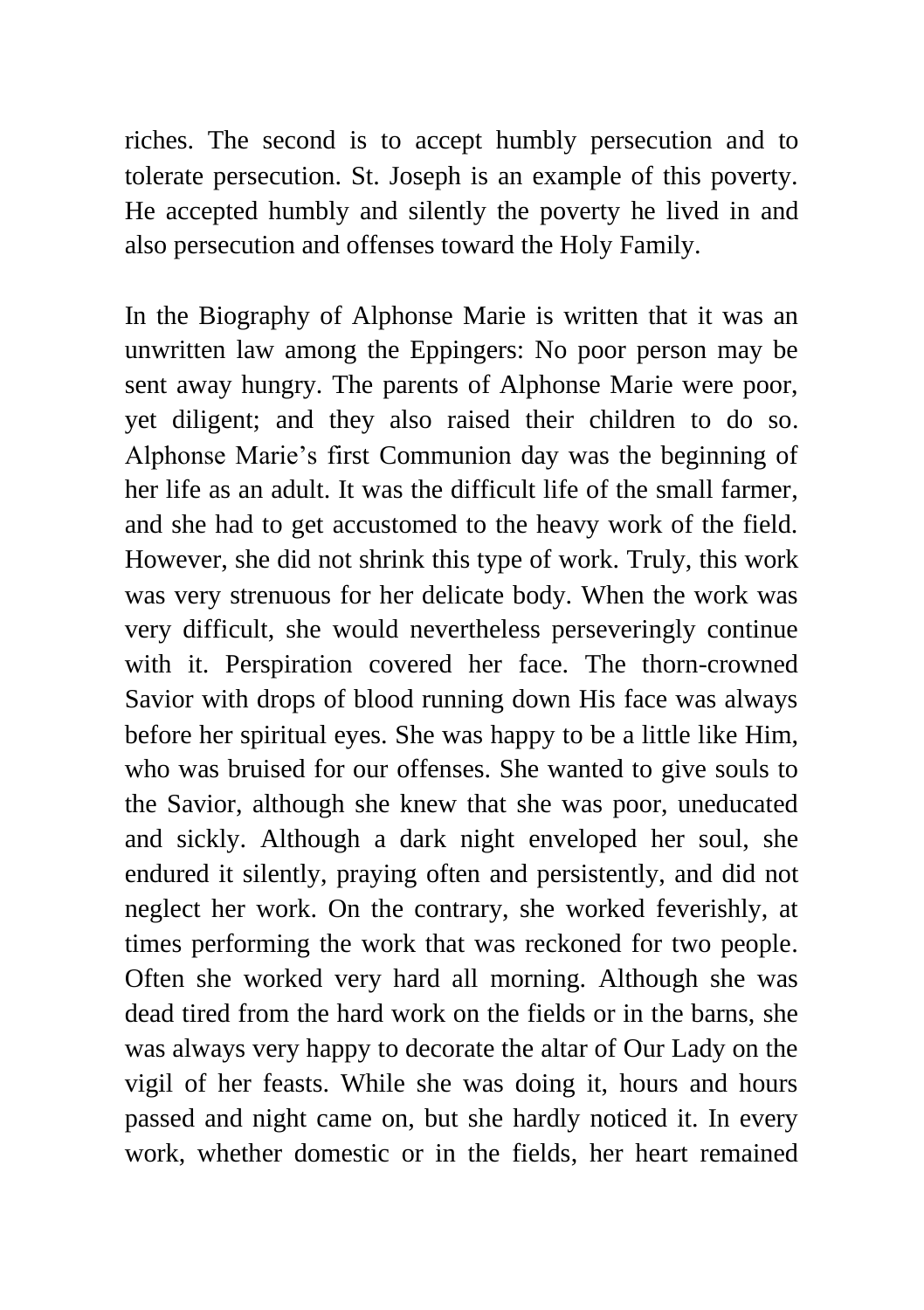with the Lord. In 1841, she formed a small group of girls whose goal was, under the guidance of their pastor, to nurse the sick of the parish. Thus, God was preparing His work. Alphonse Marie, the helper of the poor, the sick and the forsaken was getting practice for her future work. Professors Fritsch and Schirlin call Alphonse Marie a "poor virgin". Yet this poor peasant virgin exchanged hard work in the field for a demanding nursing service, watching the sick day and night, bringing them not only food and linen, but also consolation and God's blessings. Moved by the situation of sick workers she writes in the Introduction to the first draft of the Rule of the Order, "Very often the poor sick person must remain alone all day, since the other members of the family are at their places of work. The sick person's concern for the other family members only increased the patient's own pains and so there is little recovery. Often the bed-ridden patient is deprived of all care, no one is concerned about the necessary cleanliness. Seldom does a doctor come to the hovels of the poor; they would not be able to buy the expensive medicines anyway. Through such neglect, some illness become life threatening, where with a little help at its onset, this could have been prevented" (PERRIN, J. M.: *The Life of Mother Alphonse-Marie, p. 44)*. A Congregation, which received from the rich, in order to be

able to give to the poor, helped to bring peace, reconciliation and mutual love to mankind. But Alphonse Marie, where did she stand in her efforts to alleviate the misery of her time? She had only two powerful helpers: An unconquerable trust in God and a strong will, tired and tested in long years of self conquest. God who desired this work, gave His devoted servant, day by day, the strength she needed for fulfilling her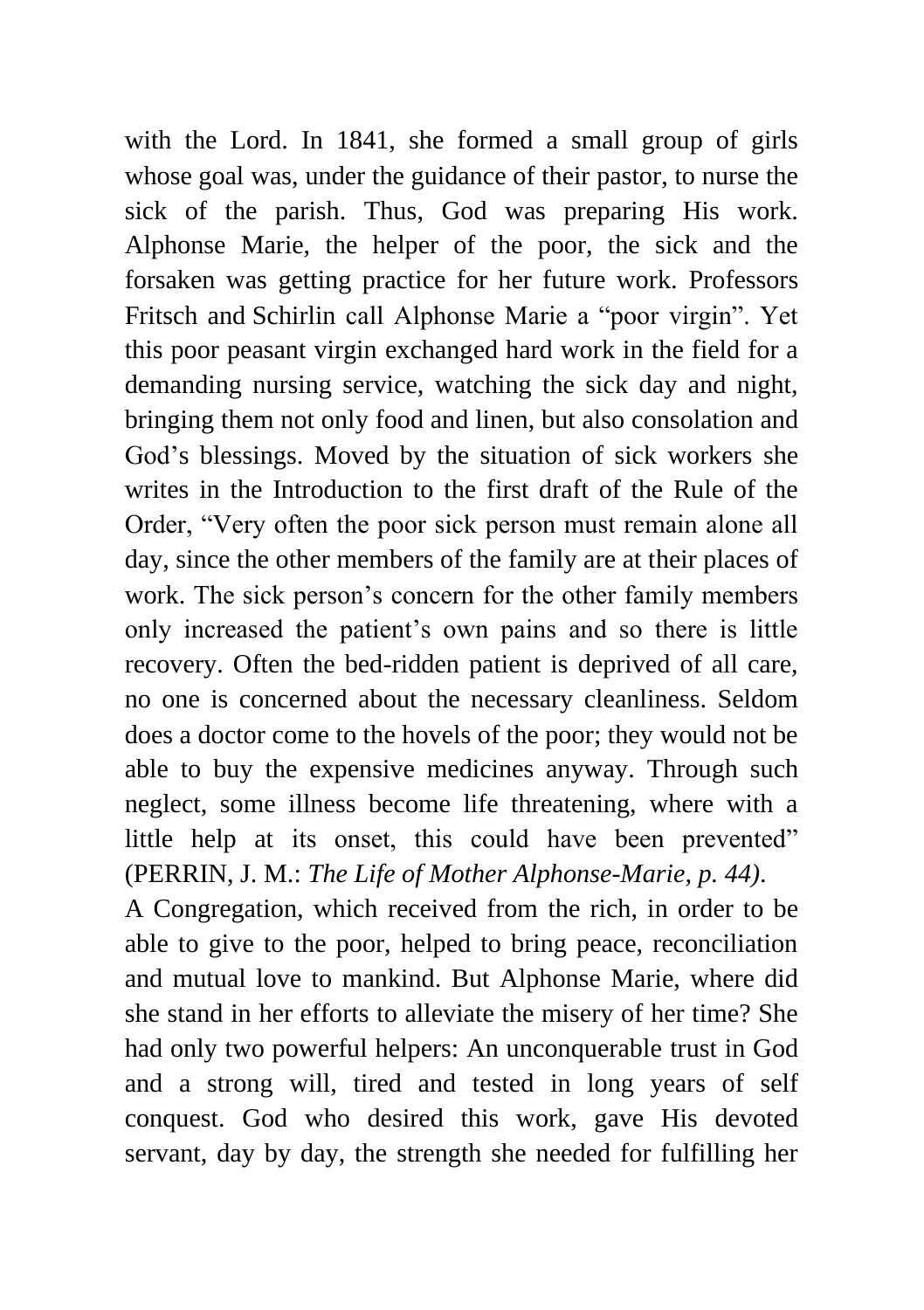difficult duties of establishing and leading of the new Order. After the foundation of the Congregation the common life of the community began. As once in the little house of Nazareth, so here too, the Lord lived in the midst of poverty. The rooms had only the few pieces of furniture that was given to them. Already on the evening of the first day, Alphonse Marie had to acknowledge to her cousin that she had nothing to give her sisters for the evening meal.

On April 6, 1851, Bishop Räss received the following report: "Mother Alphonse Marie is suffering intensely in body and soul... In spite of the violent pains she is undergoing, she has not changed. In the depths of her soul she is always united with her Divine Savior. Nothing changes in her exterior behavior: the same gentleness, the same goodness toward the sisters, the same concern and care for the well being of the missions and the Motherhouse, the same vigilance over persons and things, and the same zeal for the religious spirit. At times she is visibly threatened and tormented by the devil. To all this are added the numerous hostilities and contradictions from outside. From all sides, voices are raised against Niederbronn, but despite all this, the work goes on and grows" *(ibid, p. 68).* 

Alphonse Marie also worked with great zeal on the formation of her sisters saying, "In the Sisters of the Divine Redeemer should be particularly evident poverty, ... silence and fraternal charity which accompanies them in their work for the needy. Now is the time of battle for us, of work, and of sacrifice" (*ibid, p. 74, 79*). The Rule of the Congregation of the Divine Redeemer says that the sisters should do all the work of the Lord's servant, whether in the community or with the sick and the poor. They should always be ready to serve above all the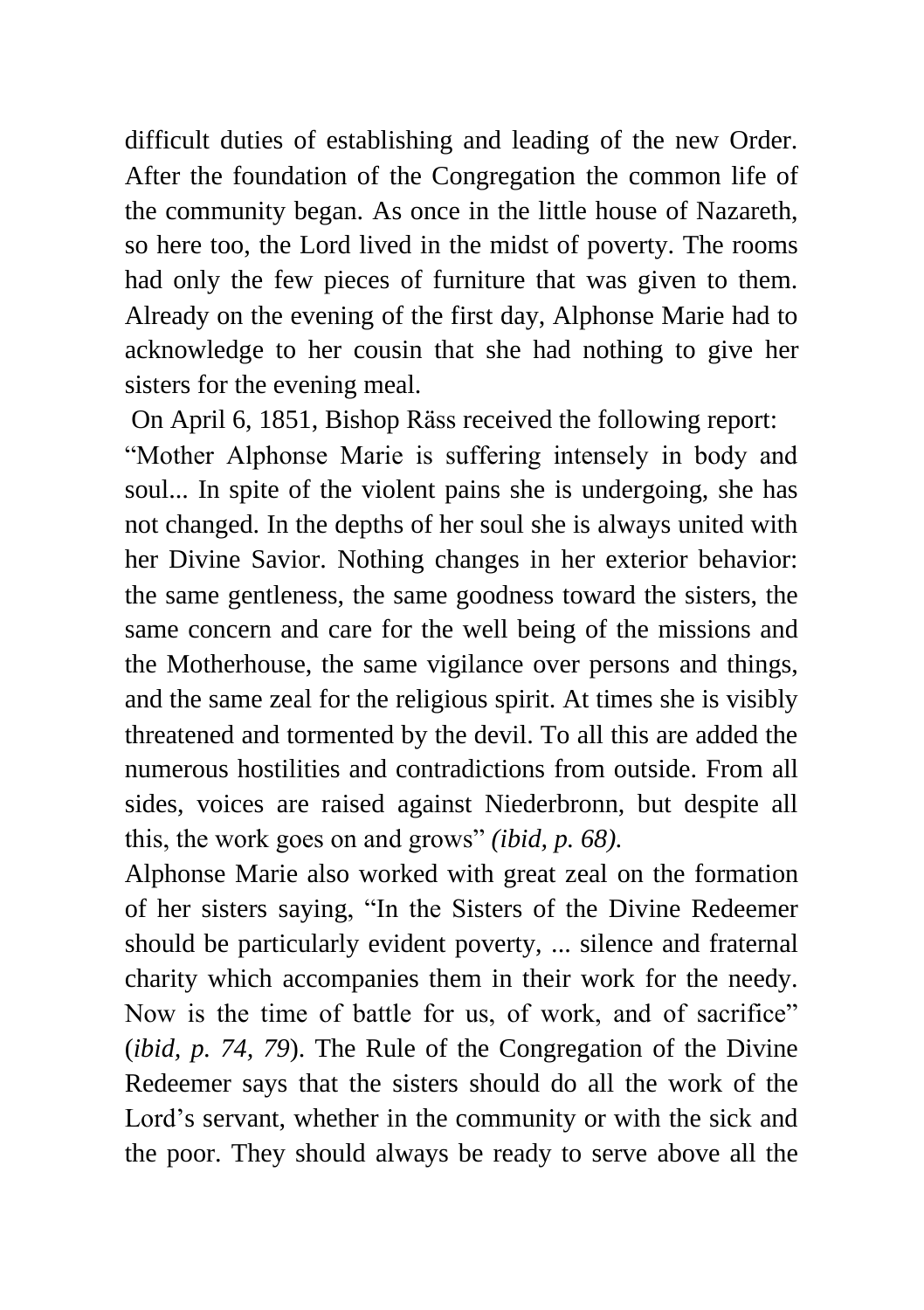poorest, seeing in every person Jesus Christ Himself. The sisters were expected to take care of their clothing, out of respect for the Lord whom they serve, but also in view of the virtue of poverty. "What you save in this way is to the benefit of the needy", she said. The houses were allowed to keep for themselves only what was absolutely necessary. Everything else was to be used to support poor communities or be distributed to those in need. Alphonse Marie was always concerned that poverty be observed in her Order and she was diligently vigilant in this matter. For her, poverty was the framework of a real religious life, the wall of defense against threating dangers. She always remembered the Savior's answer when she had anxiously asked how long the Congregation would endure. "My daughter, until the end of time, if poverty is respected in the community" (*ibid, p. 75)*.

During epidemics the government thought of Mother Alphonse Marie, the helper of the sick and the neglected. An urgent appeal went out to her daughters, a cry for help in the greatest need. Mother Alphonse Marie had worked tirelessly in planting the spirit of self-sacrifice and love in the hearts of her daughters. The extent to which this spirit had taken root in their hearts would now become visible. She encouraged them, "Do not be afraid, beloved Daughters if, because of your fatigue and exhaustion you experience aridity and coldness in your prayer and meditation… Perform all the spiritual and corporal works of mercy with a pure intention and leave all the rest to the Lord… Do not forget the words that I have often called to your attention: Suffer, pray, be silent!" (*Ibid, p. 108*) The sisters did it quietly, as though it were quite the natural things to do, a privilege to practice Christian charity. Alphonse Marie